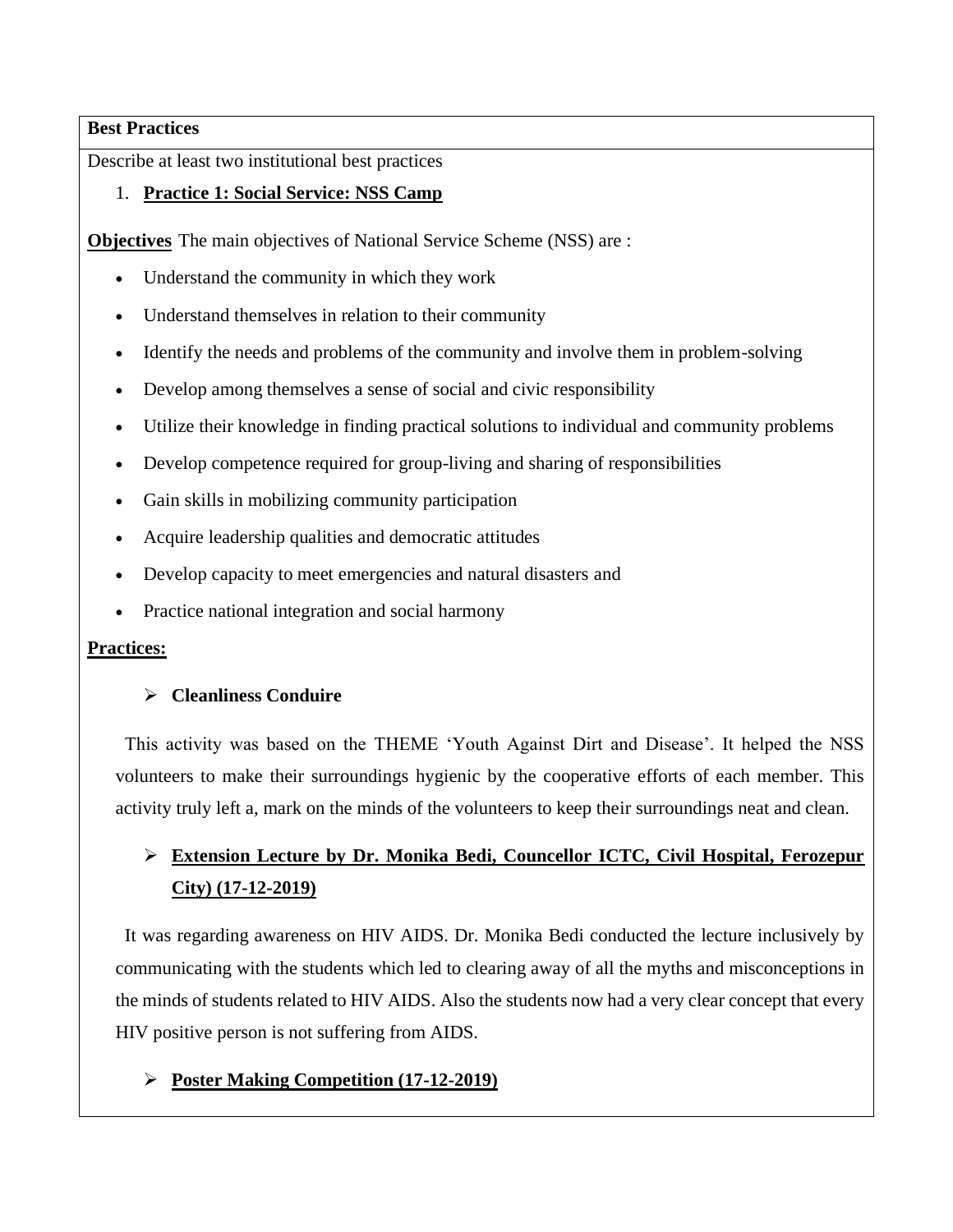A Poster Making competition was conducted based on the theme 'Save Environment' and 'Youth against Dirt and Diseases'. Each volunteer made an effort to incorporate an innovative piece of art for saving the environment.

## ➢ **Collection Centre of NSS Unit (17-12-2019)**

The Collection Centre was formed to receive all types of donated clothes and eatables for the poor and the needy children who have taken shelter in Arya Anath Ashram.

## ➢ **Yoga Class Session (18-12-2019)**

Based on 'Healthy Mind resides in a healthy Body'. For this purpose, a Yoga session was carried out in the morning by the NSS volunteers.

# ➢ **Visit to Arya Anath Ashram (18-12-2019)**

All the clothes and eatables collected on the previous day by the NSS Unit Collection Centre were humbly donated by the teachers and the NSS volunteers to the orphanage. NSS volunteers visited the City Park of Ferozepur City with an objective to conduct a cleanliness drive. It involved cleaning the park collectively and thus creating awareness among people about keeping their surrounding neat and clean. This activity was then followed by plantation of saplings in the City Park by NSS volunteers. NSS volunteers painted the walls of the City Park related to the Girl Education and Child Abuse.

# ➢ **Educational Movies (18-12-2019)**

In order to celebrate the idea of 'Ek Bharat, Shreshtha Bharat', a movie based on the culture and famous places of Andhra Pradesh was shown to the NSS volunteers. Also another movie based on the theme of sacrifices of every mother was also screened for the NSS volunteers..

# ➢ **Visit to Village Habib Ke (19-12-2019)**

Social welfare, being an inseparable part and objective of NSS camp, required us to adopt a socially backward village Habib Ke. For the same purpose, a visit to the place was planned particularly to the Government Primary School at the village.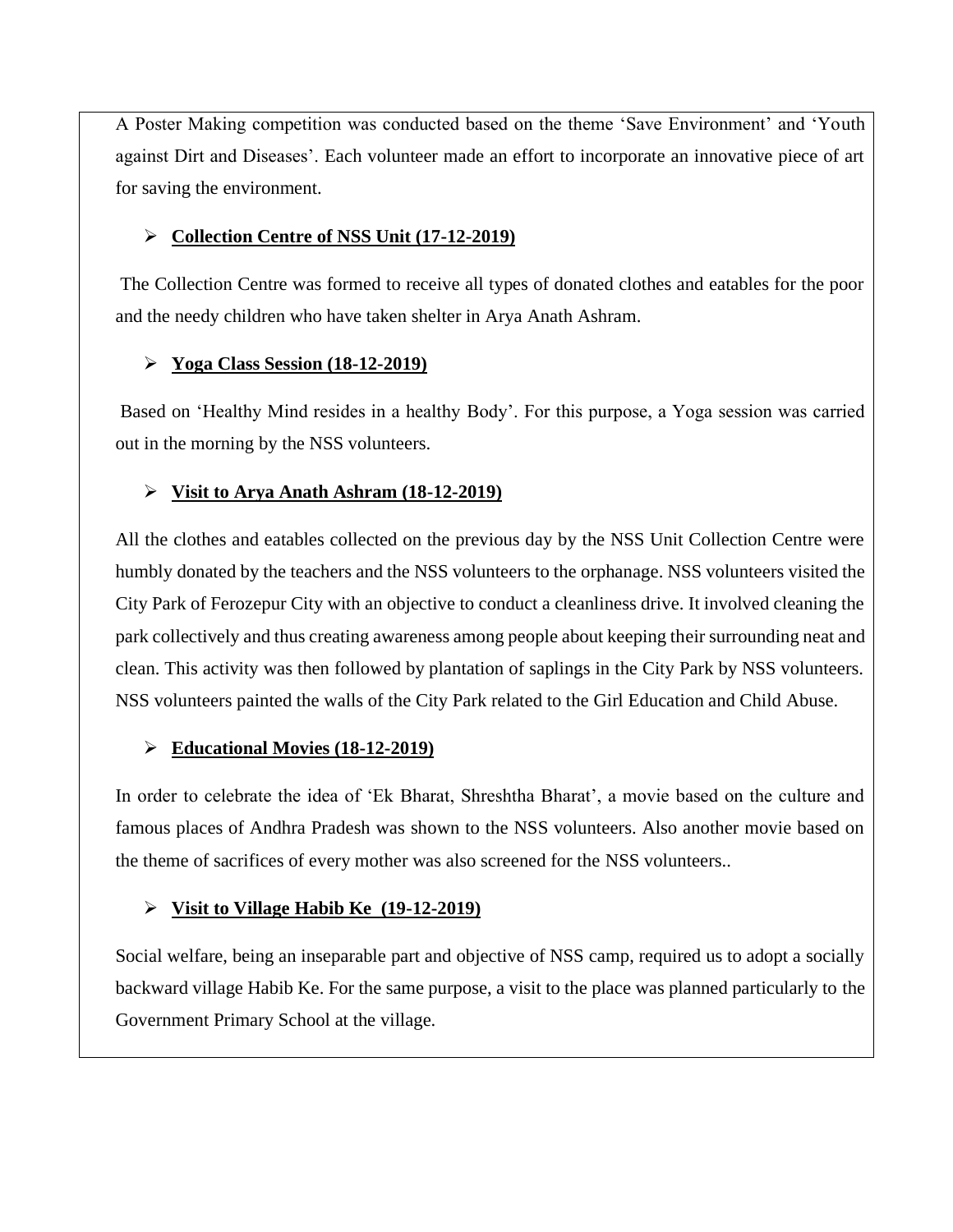# ➢ **Extension Lecture at Government Primary School, Habib Ke by the Programme Officers (19-12-2019)**

We aimed at interacting with the students of the Primary School, Habib Ke regarding some child issues such as hygiene problems and child abuse. For this purpose, Dr. Gagandeep Kaur delivered an extension lecture on the topic 'Good Touch and Bad Touch'. This was preceded by another extension lecture by Dr. Paramvir Singh on the topic of Maintenance of Personal Hygiene. Both the lectures were really motivating both for the school children as well as for the NSS volunteers.

## ➢ **Tree Plantation at Government Primary School, Habib Ke (19-12-2019)**

In order to promote the theme of NSS Camp i.e. 'Save Environment', NSS volunteers planted some tree saplings in the seedbeds of the Government Primary School, Habib Ke.

## **Massive Rally or Saving the Environment (19-12-2019)**

The Posters made by the NSS volunteers were economically and effectively used by transforming them into banners. A rally held in village Habib Ke. This rally served as an effective medium for making the villagers aware about the need to save the environment. Another purpose of the rally was to create awareness among the youth about dirt and diseases.

## **Nukkar Natak Chidiya (20-12-2019)**

NSS volunteers take up a sensitive social issue i.e. 'Women Abuse' and create awareness about it in the society. In order to accomplish this, a group of talented theatre students in our NSS Unit performed a Nukkar Natak based on the theme of sexual abuse against women named as 'Chidiya'. This street play was enacted at various places i.e. in the village, in the Government Primary School and in the campus of Dev Samaj College of Education for Women as well. It was very well appreciated everywhere by the viewers.

## ➢ **Aerobics Class (20-12-2019)**

On the theme 'Health is Wealth' an aerobics class for one hour was organised.

# ➢ **Free Dental Camp At Village Habib Ke (20-12-2019)**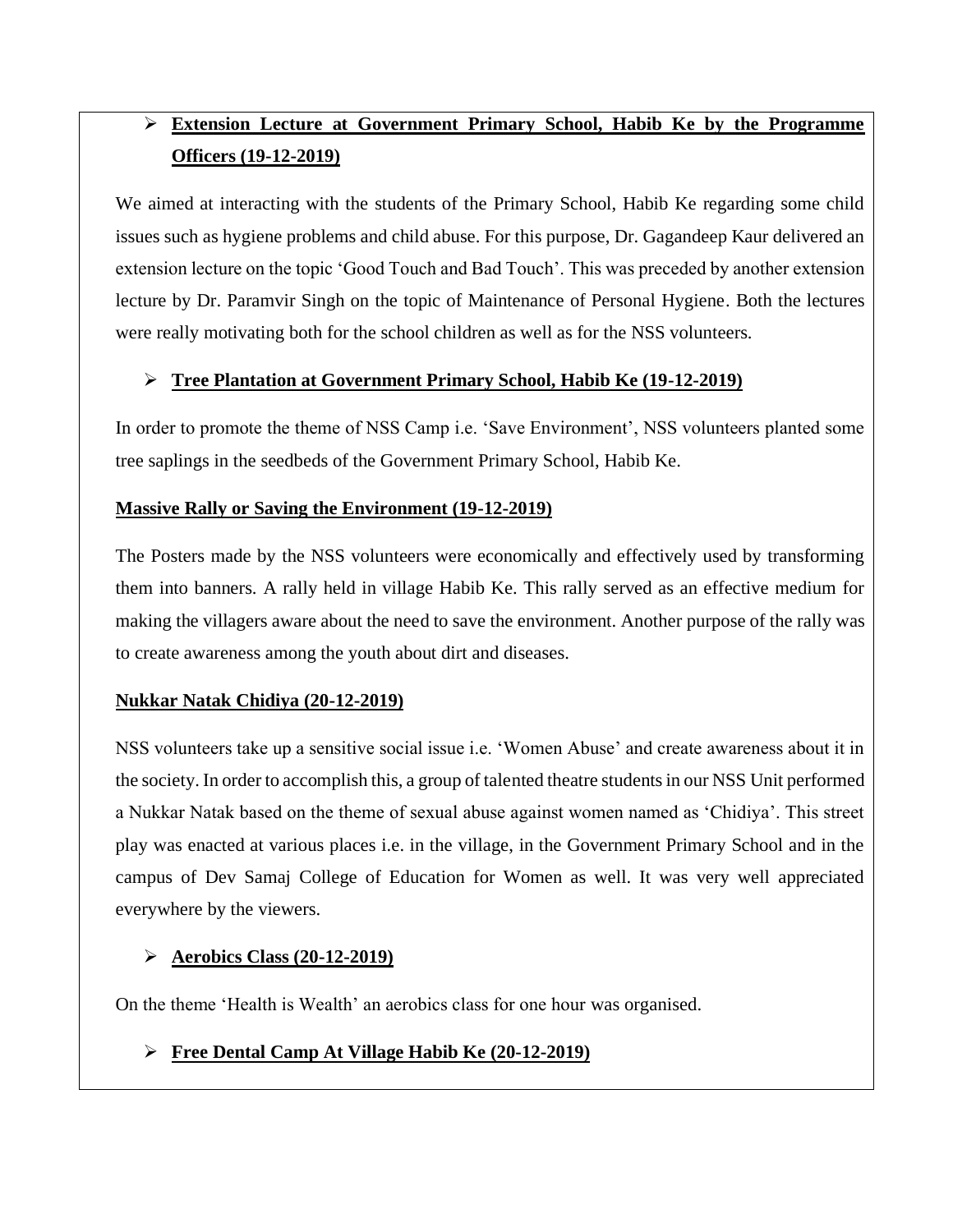With the objective to justify the theme of 'Youth against Dirt and Diseases', NSS unit of the college with the coordinated collaboration of Genesis Institute of Dental Research and Sciences, organized a free of cost Dental Camp at the Government Primary School, village Habib Ke. This camp involved healthy participation of all the teachers as well as the volunteers. A team of specialized dentists carried out comprehensive dental checkup for students and villagers.

#### **Wall Painting at Government Primary School, Habib Ke (21-12-2019)**

NSS unit skilfully painted the walls of the Government Primary School, Habib Ke, so as to make education interesting for the students with the help of beautiful pictures, cartoons, paintings, counting, etc.

## ➢ **Kho-Kho, badminton Match (21-12-2019)**

NSS volunteers were engaged in Kho-Kho and badminton match.

## **Rally On Road Safety and Pasting Retro Reflectors (22-12-2019)**

This day was dedicated to the theme 'Road Safety and Traffic Rules'. So, a rally was organized by the NSS volunteers in collaboration with the members of Mayank Foundation, Ferozepur. This rally was to serve the purpose of creating awareness among people about Road Safety and the importance of Traffic Rules. So keeping this in consideration, pasted radium reflectors which are actually Retero Reflectors on vehicles. These reflectors reflect light at night to make other road users aware of the vehicles and hence prevent accidents and mishappening. This activity was based on the motto 'Not me, but you'.

## **Practice II: Stay Home Stay Safe**

#### **Objectives:**

**The Context:** As the COVID-19 is going on and everywhere there is a Lockdown in INDIA, so the community members and our organizing committees and NSS of th college provided students the online classes and Activities at home through social media like whatsapp and Google classroom apps.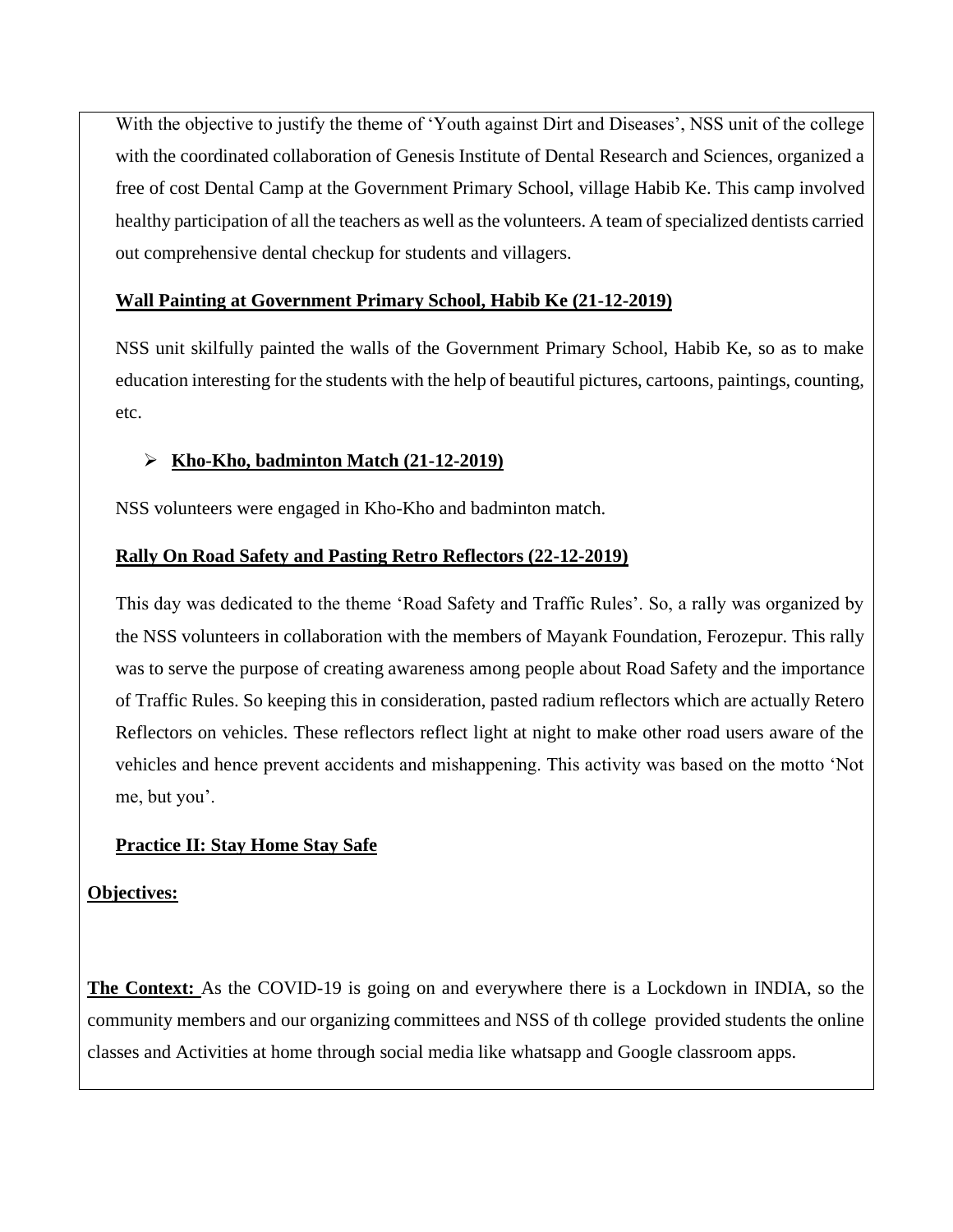#### **Practices:**

- ➢ **Extension lecture on COVID-19 and Regular Diet by Dr. Gagandeep Kaur on 20th April,2020:**
- ➢ **Celebration of Earth Day: On 21st April, 2020**,
- ➢ **Online Yoga Session" STAY HOME, STAY FIT" On 23rd April, 2020**,
- ➢ **Debate Competition on 24th April,2020** A Debate Competition On the Topic:- "Benefits And Harmful Effects Of Online Learning" was held online on 24th of April, 2020. NSS Volunteers Ina, Megha, Simranjit kaur, Nishu, Shveta gave their views on this topic. According to them, in the circumstance in which we are living today due to COVID-19 is impossible to study in those rushed classes which is filled with a lot of students. So, this online learning is the best way to teach the students. It also provides flexibility, as we can learn anything anywhere without any time bounds. They also explained that how the teachers are interacting with the students in this situation, when we all are lockdown at home due to COVID-19 or CORONA VIRUS.
- ➢ **Play on Online Teaching & Let's Stay Home" On 25th April,2020:** By this play, they showed that how we prevent from COVID-19 and stay home and also stay from unnecessary rumours which showed the social media.
- ➢ **Questioning Session on Social and Gender issues 26th-27th April, 2020**; NSS volunteers Anjali, Megha, Simranjit kaur, Harnoor , Ina, Nishu, Bharti, Shilpa , Daisy, Naina, Priya asked their questions to teachers and the teachers gave them a satisfactory answer of their questions. Questions by the NSS volunteer:

1Q: What kind of intervention can be introduced at school and college level to raise the awareness about violence against women?

2Q: What are laws in Indian constitution regarding violence against Women?

3Q: How does Alcohol or Drugs effect on the brain of teenagers?

4Q: What steps have been taken by government to stop the physical violence against women and what are the laws implemented on it?

7Q: What are alternatives for studies that do not have online learning sources?

8Q: How can we productive at home during lockdown?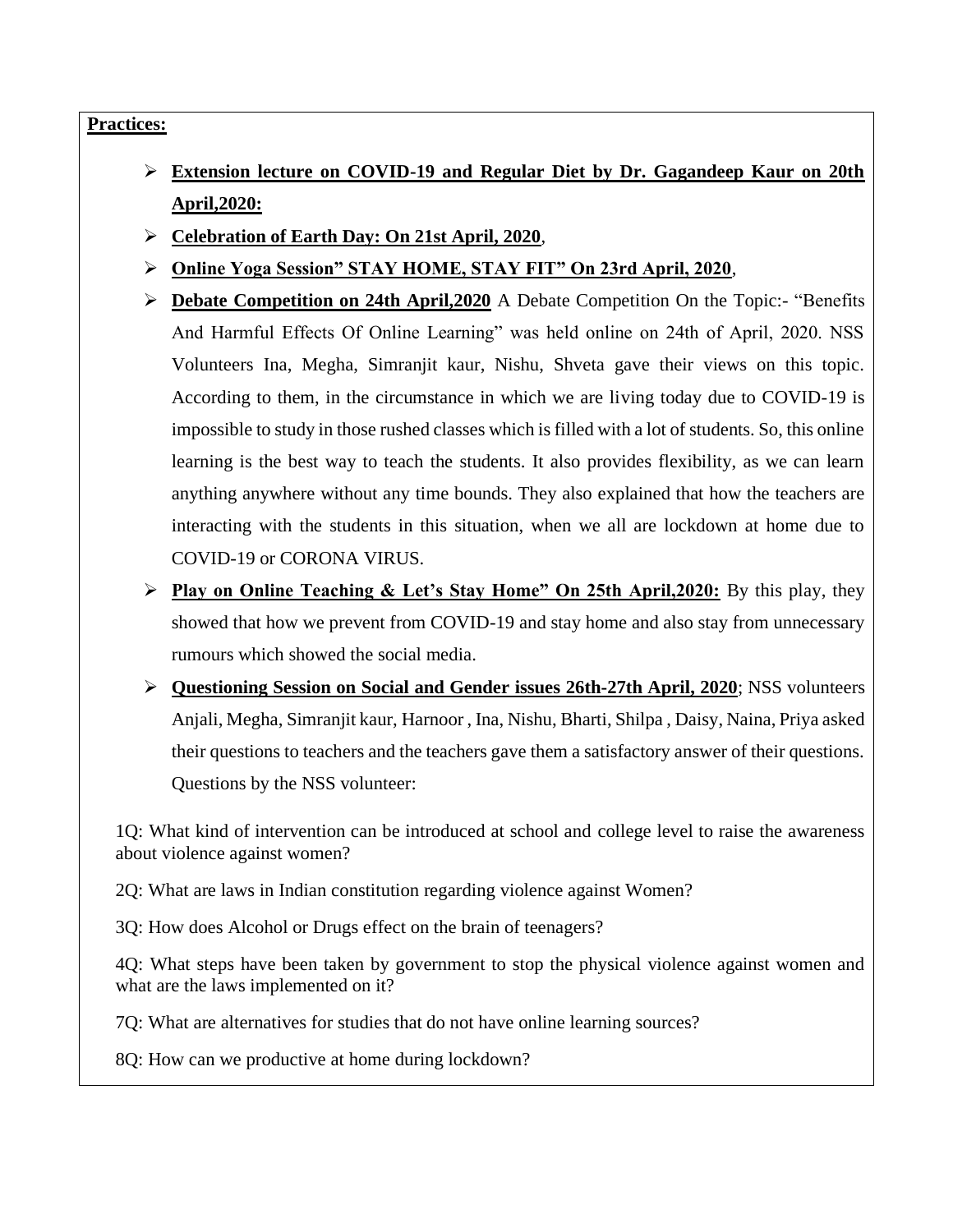9Q: What is the difference between Corona & SARS Virus?

➢ (**Extension lecture on "How to write Curriculum Vitae or Resume On 29th April,2020**,

Extension lecture on "How to write curriculum vitae or Resume is given by Dr. Paramvir Singh. Initially Dr. Parmvir Singh told about the importance of "PERFECT RESUME" In order to seek a good job then it was continued by Dr. Parmvir Singh, firstly he told us about the 3 major categories of resume which were Curriculum Vitae, Bio data & Resume. In the same one should describe personal details, then carrier objectives then education and qualification followed by work history, interest, skill, achievement  $\&$  then references and at last we ought to give our declaration that all the above data is correct. He also gives some precautions, do's and don'ts. One important thing one must give resume in covering letter always along with job number advertisement from which we got information of job or newspaper. At last, he gave a message "STAY HOME, STAY SAFE".

➢ **"Main Han Harjit Singh" Campaign: On 30th April,2020**, an Online Tribute To The Police And The Doctors Through "Main Han Harjit Singh" Campaign as given.

#### **7.3 Institutional Distinctiveness**

Provide the details of the performance of the institution in one area distinctive to its vision, priority and thrust

Dev Samaj College of Education for Women in tune with the vision of the most worshipful Bhagwan Dev Atma, the founder of Dev Samaj, to empower and emancipate women, the vision of the college is to shape, sensitize and inculcate in the prospective teachers a desire for excellence combined with right attitudes, values and ideologies. College strive to maintain the high ideals of regeneration of mankind and transformation of society, since it determines the level of civilization and that the future of women lies in Education. The (IQAC) Internal Quality Assurance Cell monitors and scans every academic programme taking place in our College to ensure perfection and achieve excellence in the task undertaken:

#### **Women Empowerment/Girl Education**

#### **1. National Girl Child Day Celebration 24th January, 2020**

As per the guidelines provided by all Regional Directorates and State NSS Officials, some activities were organized to celebrate National Girl Child Day on 24th January, 2020. All the